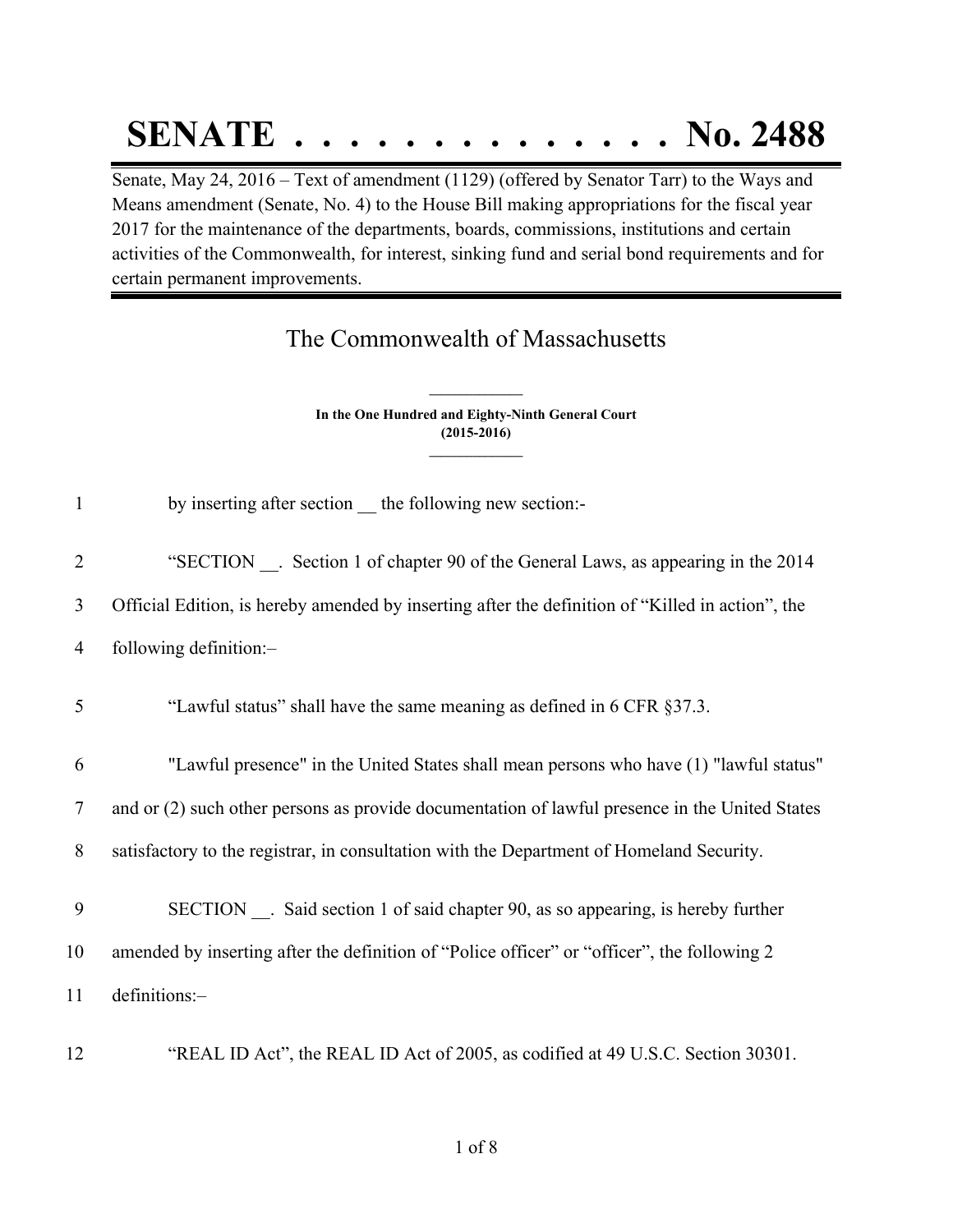"REAL ID-compliant license or identification card", a license or identification card issued in compliance with the standards established by the U.S. Department of Homeland Security at 6 CFR Part 37.

16 SECTION . Section 2 of said chapter 90, as so appearing, is hereby amended by striking out the sixth sentence and inserting in place thereof the following sentence:–

 Except as otherwise provided in this chapter, no registration shall be issued to a natural person for a motor vehicle or trailer unless such person holds a license, identification card issued under section 8E, social security number issued by Social Security Administration or proof of lawful status as defined in 6 CFR §37.3 and section 1 of this chapter; provided, however, that the registrar shall provide by regulation for certain exemptions from these registration requirements, as applicable, for non-resident out-of-state students, certain military personnel, senior citizens and disabled persons; provided, further, that the registrar may provide by regulation additional exemptions which shall be consistent with this section.

26 SECTION . Section 8 of said chapter 90, as so appearing, is hereby amended by striking out the last 4 paragraphs and inserting in place thereof the following 7 paragraphs:–

28 A license or any renewal thereof issued to an operator shall be valid from the date of issuance and shall expire on a date to be determined by the registrar which may not be more than 60 months from the date of issue, provided that the registrar may authorize a 1-year extension of the period of license validity for a licensee who has undergone medical treatment for an illness resulting in temporary changes to the physical characteristics of the applicant that would be apparent in an image captured by the registrar, as authorized by chapter 432 of the acts of 2014. The license issued to an operator born on February 29 shall, for the purpose of this section,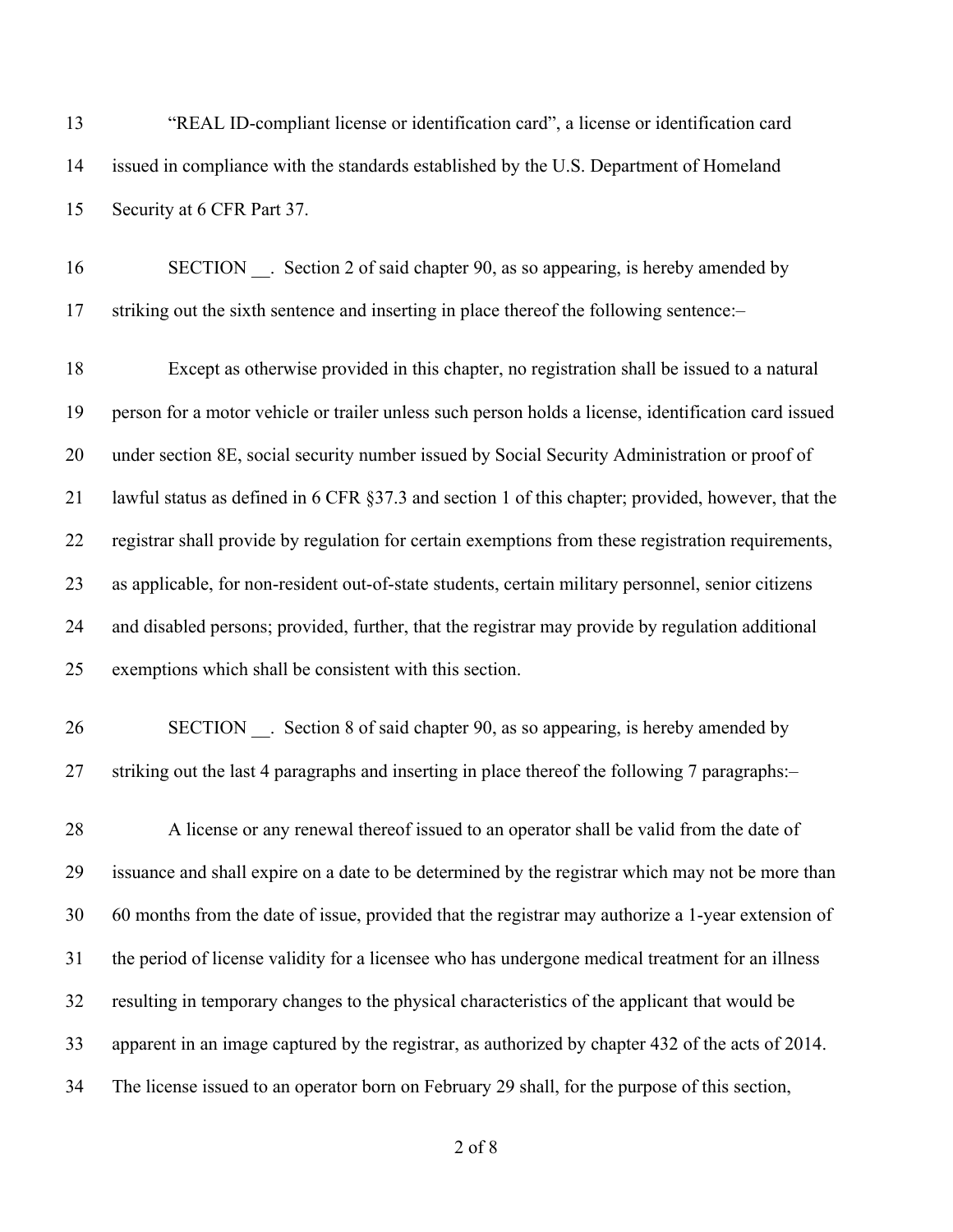expire on March 1. An applicant for the renewal of a license 75 years of age or older shall apply for a renewal in person at a registry branch office.

 Applications for licenses shall be in such form as may be prescribed by the registrar and shall be signed by the applicant under oath. Only a resident of Massachusetts is eligible to apply for a driver's license issued by the registrar. If the applicant is under age 18, the application shall be accompanied by the written consent, in such form as the registrar shall determine, of a parent or guardian or other person standing in place of a parent of the applicant. The photograph or facial image of the applicant required to be made a part of any license issued by this section shall be retained for the period required by regulations of the registrar even if a driver's license is not issued.

 The registrar may issue more than one type of license, in such form and type as may be prescribed by the registrar. The registrar shall issue one type of license that is compliant with the provisions of the REAL ID Act. An applicant for such license shall provide documentation and demonstrate qualifications acceptable to the registrar. Massachusetts REAL ID-compliant licenses shall be suitable for federal identification purposes and shall be so marked. The registrar may also issue a Massachusetts license to an applicant who provides documentation and demonstrates qualifications acceptable to the registrar. A Massachusetts license may not be used for federal identification purposes and shall be so marked.

 No license of any type may be issued to a person who does not have lawful status in the United States; provided, however, that licenses that exist as of the effective date of this paragraph may be renewed as Massachusetts licenses without the license holder providing proof of lawful status or the expiration date of an authorized stay.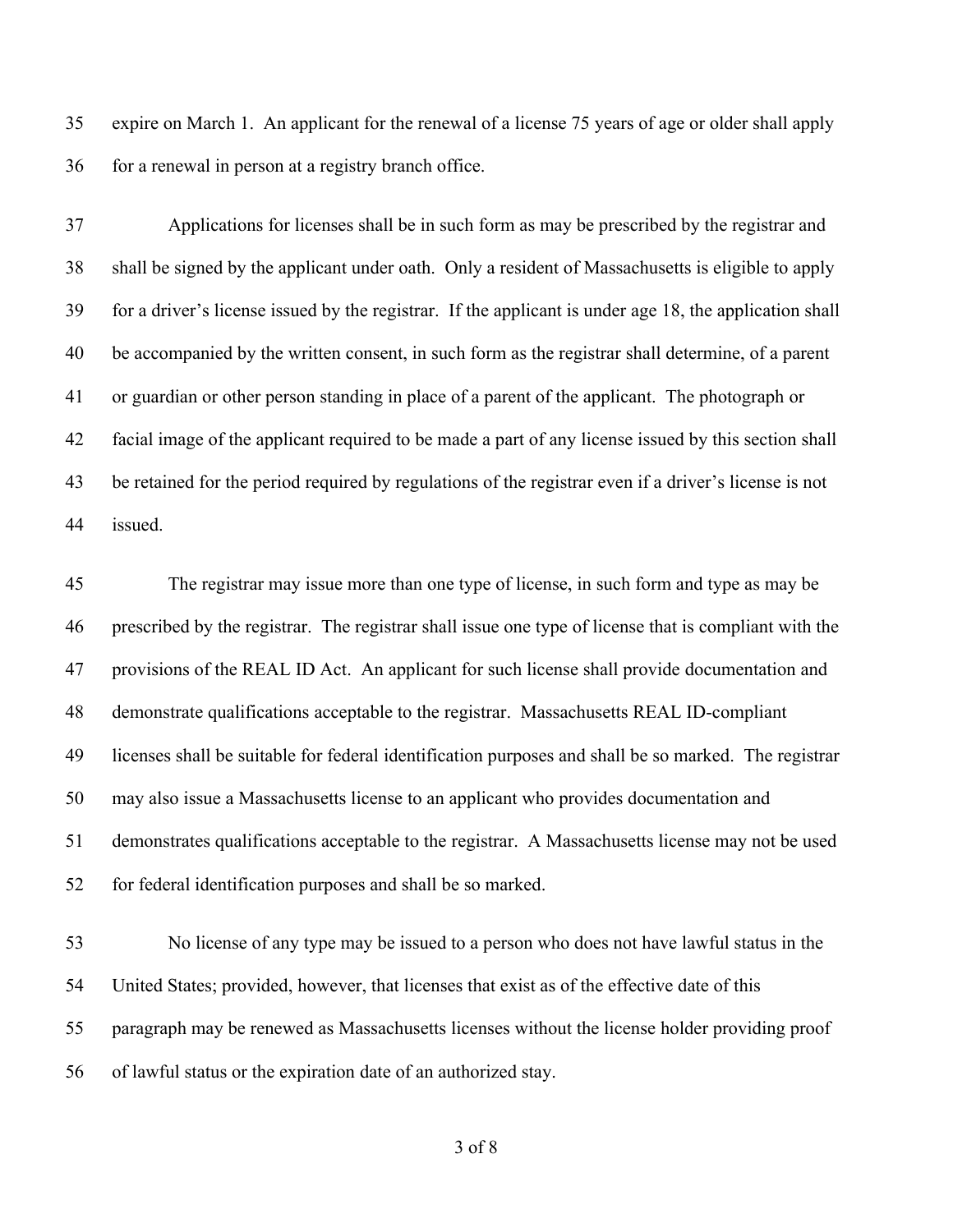The registrar may issue a license of any type for a term of less than 60 months to a resident of Massachusetts who has lawful status in the United States for a period of at least 12 months, provided that the expiration date of such a license shall be coterminous with the expiration date of the licensee's authorized stay in the United States, as evidenced by acceptable documents or information provided to the registrar. If said licensee is authorized to stay in the United States for at least 12 months but lacks acceptable evidence of a specific date by which such stay in the United States shall be terminated, any license issued shall expire not later than 12 months from the date of issue. No license of less than 60 months in duration can be renewed unless the license holder provides documentation satisfactory to the registrar that he or she is authorized to remain in the United States. Any such license shall have an expiration date coterminous with the expiration of the authorized stay. All licenses issued for less than 60 months in duration shall be marked as temporary.

 An applicant for a license under this section shall be required to answer questions on the examination to determine the applicant's knowledge of the laws regarding operating a motor vehicle while under the influence of alcoholic beverages or drugs or while sending or receiving electronic messages, and including the relevant sections of this chapter, chapter 94C and chapter 138. The registrar shall determine the nature and number of such questions.

 An applicant for a license or renewal thereof appearing in person at a registry branch shall take and pass a vision test administered by the registry; provided, however, that except as required by the registrar in regulations, an applicant may provide a vision screening certificate, signed by an optometrist or ophthalmologist to demonstrate compliance with minimum visual standards to obtain and hold a license. Such vision screening certificate shall not be deemed invalid by the registrar solely because it contains an electronic signature.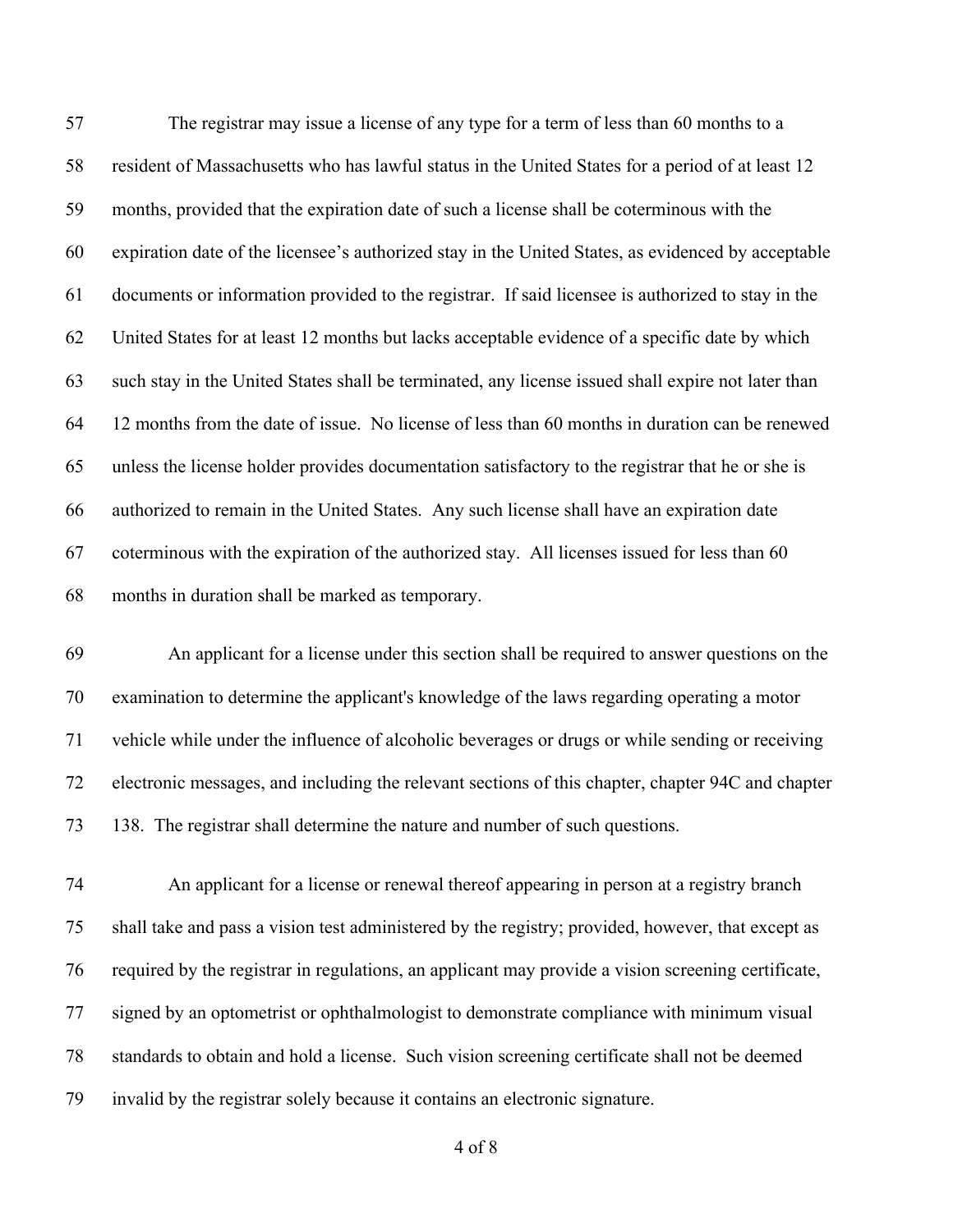| 80 | SECTION . Section 8B of said chapter 90, as so appearing, is hereby amended by                        |
|----|-------------------------------------------------------------------------------------------------------|
| 81 | inserting in line 42, after the word, "occurs," the following words:-, except that no permit shall    |
| 82 | be issued to an applicant for a period of time longer than the registrar determines the applicant is  |
| 83 | legally authorized to remain in the United States.                                                    |
| 84 | SECTION __. Said section 8B of said chapter 90, as so appearing, is hereby further                    |
| 85 | amended by striking out the last sentence and inserting in place thereof the following sentence:-     |
| 86 | Notwithstanding that a learner's permit may be valid for a period of up to 2 years, each              |
| 87 | holder issued a learner's permit with a period of validity of 2 years may take not more than 6        |
| 88 | driving tests within the first year and not more than 6 driving tests within the second year and if   |
| 89 | the registrar has issued a learner's permit of less than 2 years duration, the permit holder shall be |
| 90 | limited to no more than 6 driving tests in the first year and no more than 1 driving test for each 2  |
| 91 | months of remaining validity of the permit, upon payment of the fee for examination of an             |
| 92 | applicant for an operator's license as required in said section 33, for each such driving test.       |
| 93 | SECTION __. Section 8E of said chapter 90, as so appearing, is hereby amended by                      |
| 94 | striking out the first paragraph and inserting in place thereof the following paragraph:-             |
| 95 | Any person 14 years of age or older who does not have a valid license to operate motor                |
| 96 | vehicles may make application to the registrar of motor vehicles for an identification card to be     |
| 97 | issued under this section. Only a resident of Massachusetts is eligible to apply for an               |
| 98 | identification card issued by the registrar. The registrar shall establish criteria for such an       |
| 99 | identification card by regulation.                                                                    |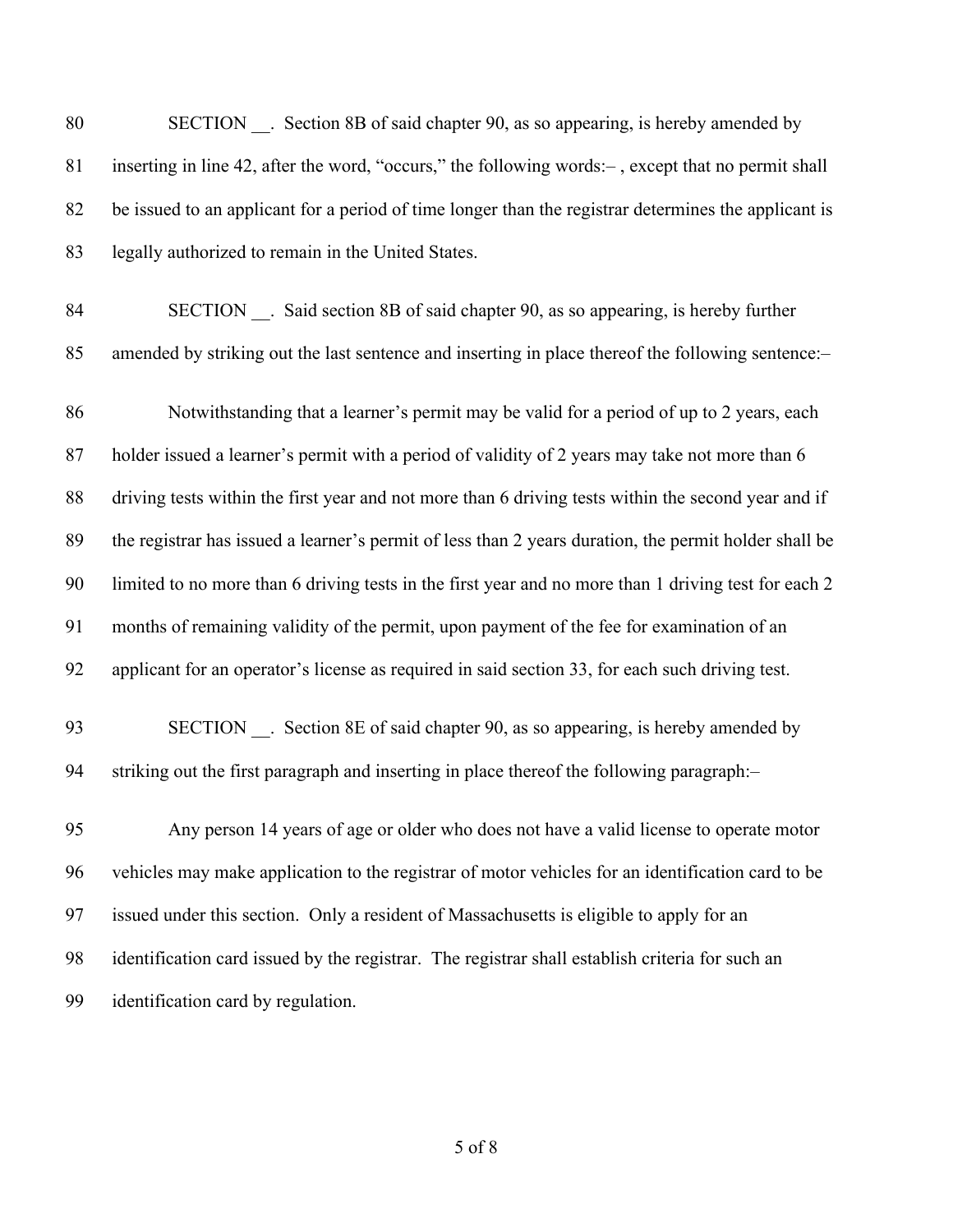100 SECTION . Said section 8E of said chapter 90, as so appearing, is hereby further amended by striking out the third paragraph and inserting place thereof the following 3 paragraphs:–

 An identification card or any renewal thereof issued under this section shall be valid from the date of issuance and shall expire on a date to be determined by the registrar which may not be more than 60 months from the date of issue, provided that the registrar may authorize a 1-year extension of the period of identification card validity for an applicant who has undergone medical treatment for an illness resulting in temporary changes to the physical characteristics of the applicant that would be apparent in an image captured by the registrar, as authorized by chapter 432 of the Acts of 2014. The identification card issued to an operator born on February 29 shall, for the purpose of this section, expire on March 1.

 Applications for identification cards shall be in such form as may be prescribed by the registrar and shall be signed by the applicant under oath. If the applicant is under age 18, the application shall be accompanied by the written consent, in such form as the registrar shall determine, of a parent or guardian or other person standing in place of a parent of the applicant. The photograph or facial image of the applicant required to be made a part of any identification card issued by this section shall be retained with the application for the period required by regulations of the registrar even if an identification card is not issued.

 The registrar may issue more than one type of identification card in such form and type as may be prescribed by the registrar. The registrar shall issue one type of identification card which is compliant with the provisions of the federal REAL ID Act. An applicant for such identification card shall provide documentation acceptable to the registrar. Massachusetts REAL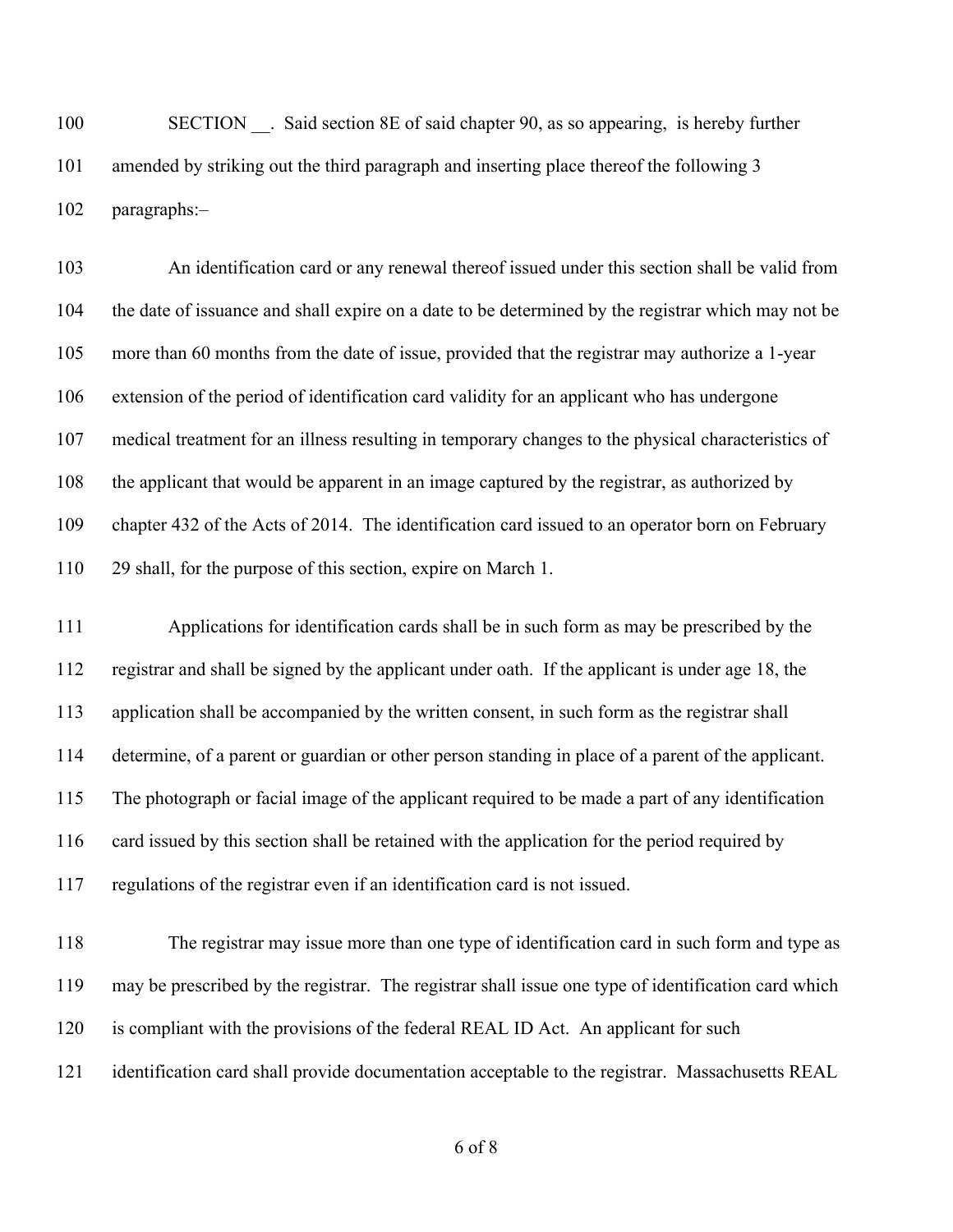ID-compliant identification cards shall be suitable for federal identification purposes and shall be so marked. The registrar may also issue a non-REAL ID-compliant identification card, a Massachusetts identification card, to an applicant who has satisfied the registrar that the applicant is qualified for such card. An identification card that is not REAL ID-compliant cannot be used for federal identification purposes and shall be so marked. The registrar may issue an identification card of any type for a term of less than 60 months but not less than 12 months. No identification card of any type may be issued under this section to a person who is legally authorized to stay in the United States for less than 12 months from the date of application for such card. The registrar may issue an identification card for a term of less than 60 months to a resident of Massachusetts who is legally authorized to stay in the United States for a period of at least 12 months, provided that the expiration date of such identification card shall be coterminous with the expiration date of the applicant's authorized stay in the United States, as evidenced by acceptable documents or information provided to the registrar. If said applicant is authorized to stay in the United States for at least 12 months but lacks acceptable evidence of a specific date by which such stay in the United States shall be terminated, any identification card issued shall expire no later than 12 months from the date of issue. No identification card of less than 60 months in duration can be renewed for any period unless the card holder provides documentation satisfactory to the registrar that the card holder is authorized to remain in the United States. Any such identification card expiration shall have an expiration date coterminous with the expiration of the authorized stay. All identification cards issued for a duration of less 142 than 60 months shall be marked as temporary.

143 SECTION . Said chapter 90, as so appearing, is hereby amended by striking out section 31 and inserting in place thereof the following section:–